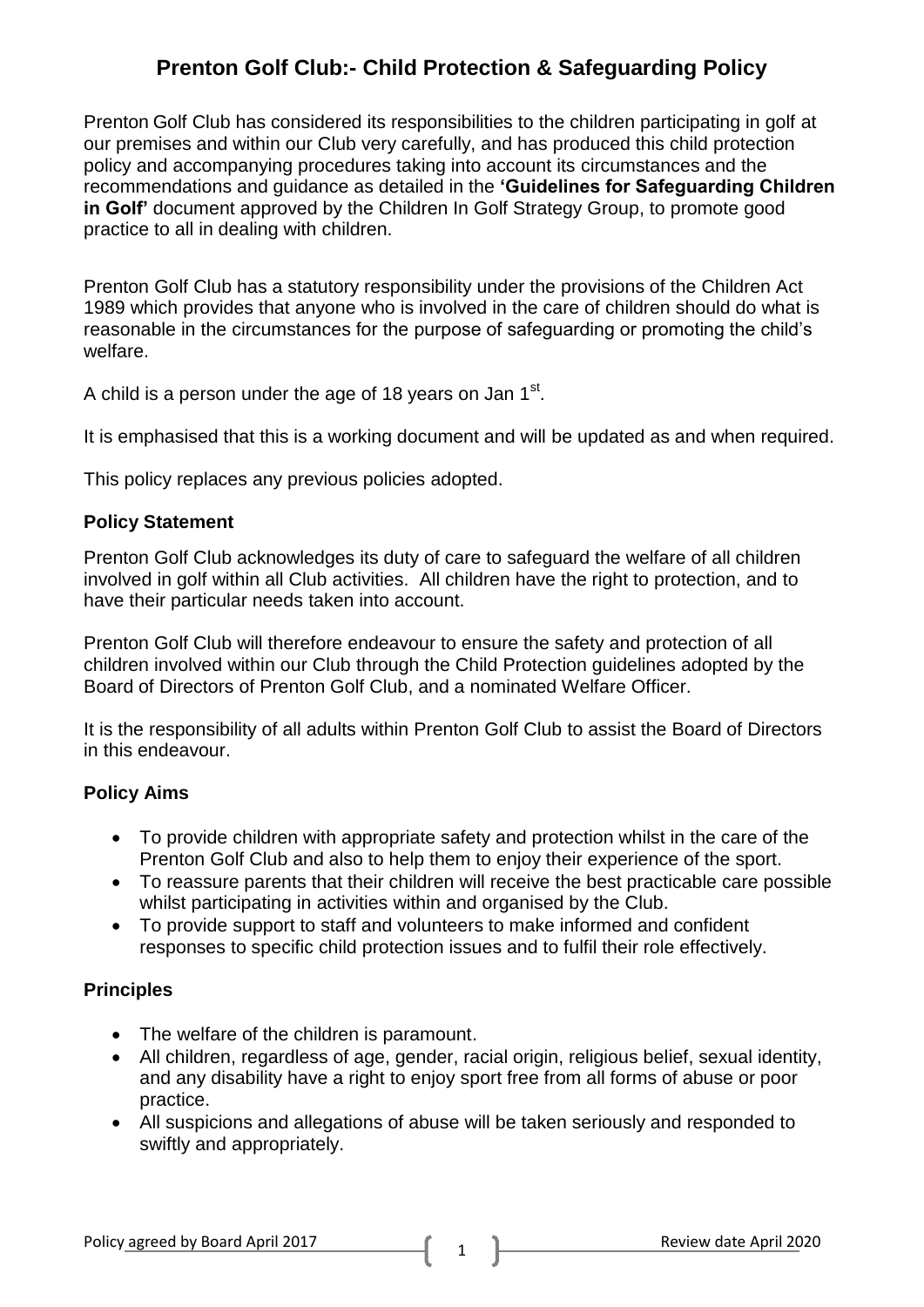- All suspicions and allegations of abuse and poor practice will be taken seriously and responded to swiftly and appropriately.
- All staff and volunteers working in golf have a responsibility to report concerns to the General Manager.
- Adults:- staff, volunteers, coaches, referees and members will be supported to understand their role and responsibility with regard to the duty of care and protection of children and young people.
- Individuals will receive support through education and training, in order to be aware of and understand best practice and how to manage any welfare or child protection issues that may come to light.
- Individuals will receive support to understand best practice and how to manage any welfare procedures.
- Prenton Golf Club will work in partnership with parents to review and implement child protection and welfare procedures.

Prenton Golf Club's policy and procedures are based on the above principles and UK and international legislation and government guidance and take the following into consideration:

- $\triangleright$  The Children Act 1989 and 2004
- The Data Protection Act 1994 & 1998
- $\triangleright$  The Police Act 1997
- $\triangleright$  The Human Rights Act 1998
- The Protection of Children Act 1999

 $\triangleright$  Caring for the young and vulnerable – Home Office Guidance for preventing the abuse of trust 1999

- The Criminal and Court Services Act 2000
- $\triangleright$  What to do if you are worried a child is being abused 2005
- Working Together to Safeguard Children 2010
- $\triangleright$  The UN Convention on the Rights of the Child
- Any subsequent legislation relating to child protection would implicitly be incorporated into this document

## **RESPONSIBILITIES & COMMUNICATION**

• The Prenton Golf Club Safeguarding and Child Protection Policy will be available to all members, parents, staff, volunteers and participants. Displayed in the clubhouse and available on the web site.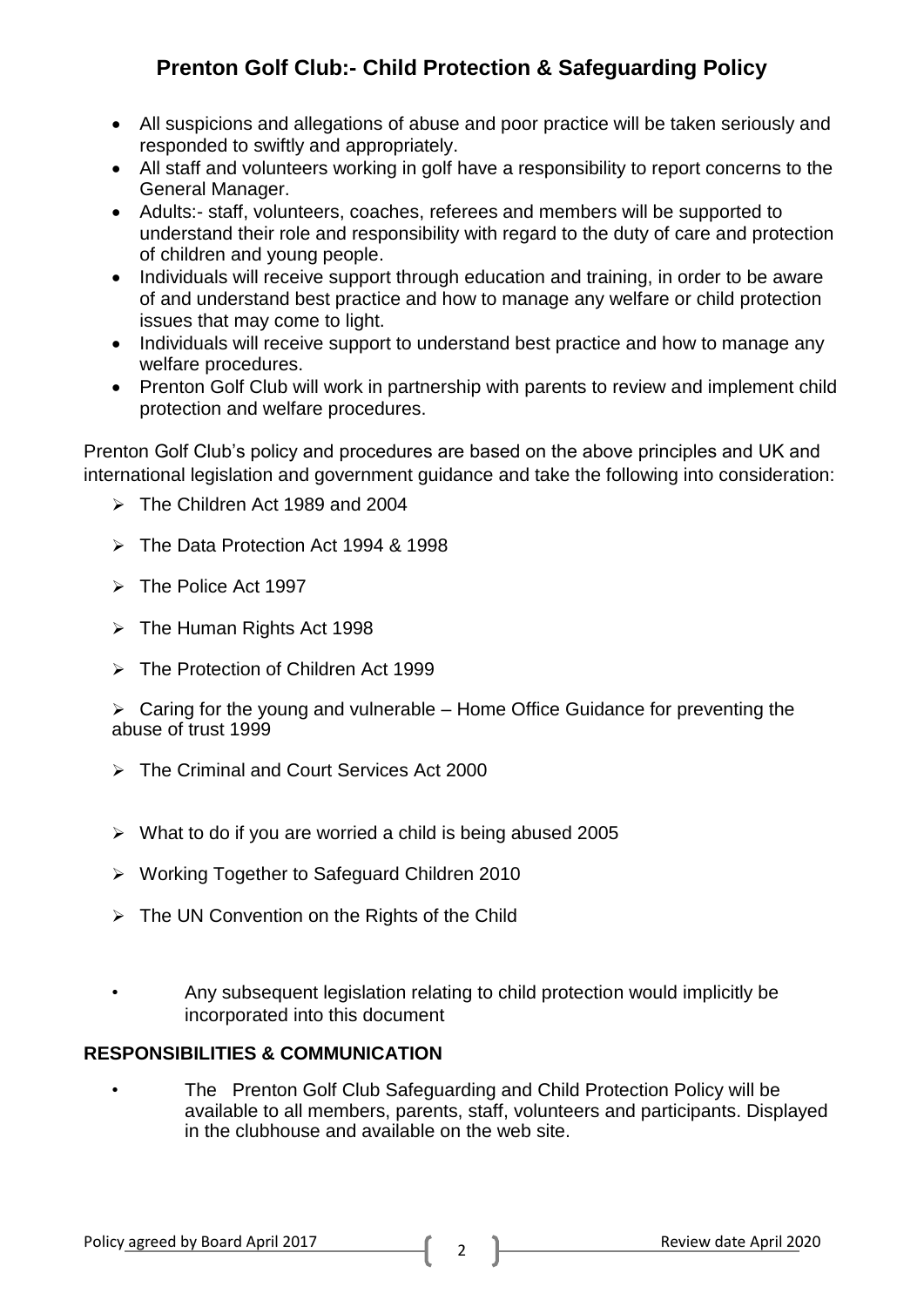- The Policy will be reviewed every three years by the Board of Directors, and amended as appropriate. Guidance from golf's governing bodies will be sought as part of the review process.
- The Board of Directors has responsibility for ensuring that the policy and procedures are implemented, including taking any appropriate action necessary.
- The General Manager has responsibility for responding to any allegations, concerns or child protection incidents, passing information to the appropriate National Governing Body Lead Child Protection Officer, Club Chairman and informing the appropriate Club staff.
- Parents have a responsibility to work together with the club in implementing procedures and providing their children with the necessary information to safeguard themselves.

### Definitions of Abuse and Poor Practice

Understanding what kind of behaviour constitutes poor practice and abuse will help you understand the purpose behind our policy and help you to respond appropriately when concerns are raised

Anyone involved with children in golf should avoid putting themselves in situations where their conduct is questionable.

The following guidelines are adapted from those issued by Department of Health 2010.

- Harassment:- Individuals should determine what behaviour is acceptable to them and what they regard as offensive. It is the **unwanted** nature of the conduct that distinguishes harassment from acceptable behaviour.
- Bullying:- Bullying is deliberate hurtful behaviour, usually repeated over a period of time, in situations where it is difficult for those bullied to defend themselves. Bullying can occur between adult and child, and child to child. In either case it is not acceptable within golf.
- Neglect:- This is when an adult persistently fails to meet a child's basic physical and/or psychological need. May involve failing to
	- o Provide adequate food, clothing and shelter
	- o Protect a child from physical and emotional harm or danger
	- o Ensure adequate supervision
	- o Ensure access to appropriate medical care or treatment
- Physical:- Where someone physically hurts a child. In golf this could be when the nature and intensity of training/competition exceeds the capacity of the young person's immature body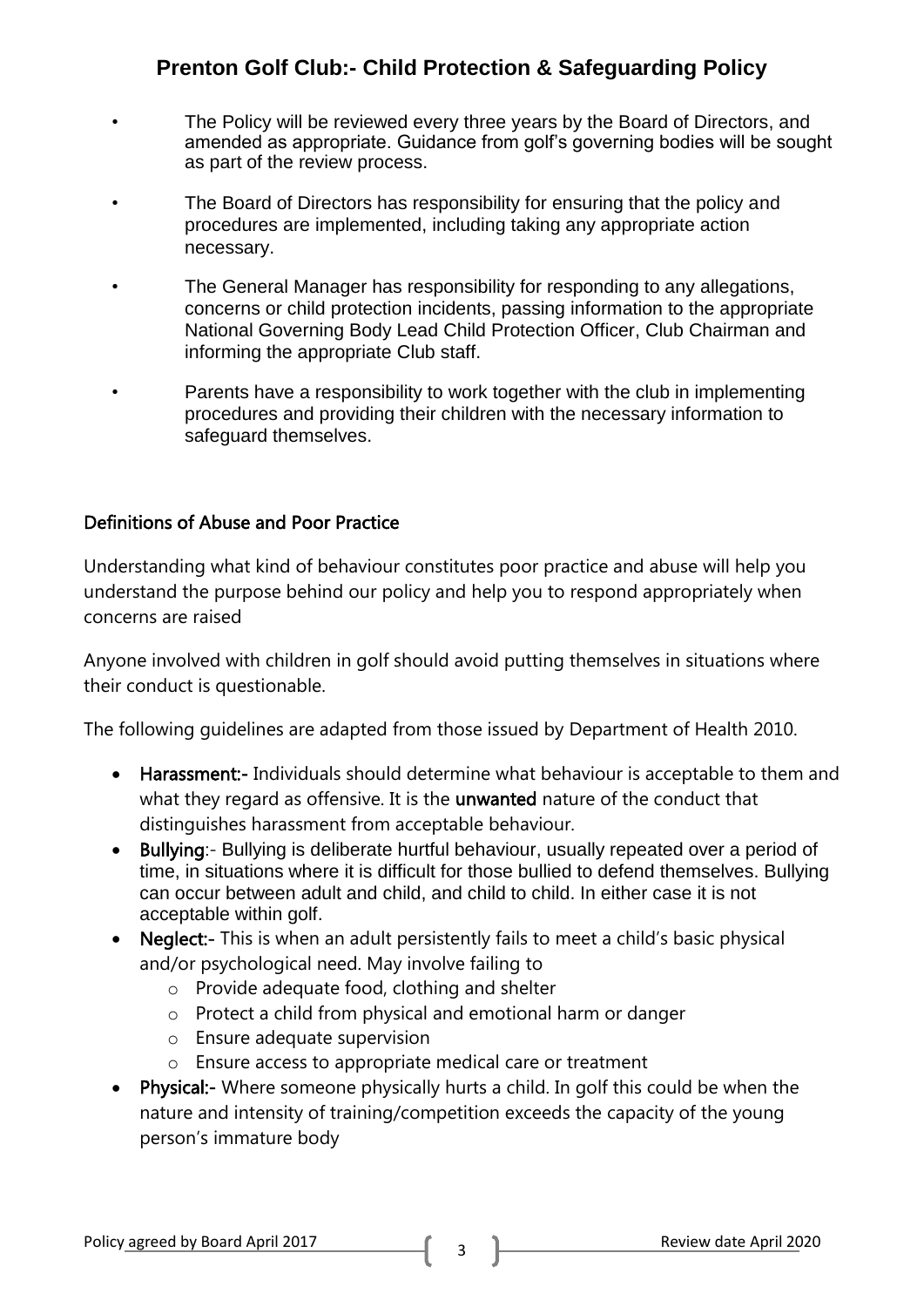- Sexual:- involves forcing or enticing a young person to take part in sexual activities, whether or not the child is aware of what is happening. This includes noncontact activities such as involving children in looking at, or production of sexual images.
- Emotional:- May involve conveying to a child that they are worthless, unloved or inadequate. In golf it may occur if young people are subjected to constant criticism, name calling, sarcasm, bullying, racism or the unrealistic pressure to perform to high expectations consistently.

## **Child Protection Procedures**

### **1. Recruitment and selection of staff/volunteers**

1.1 All reasonable steps will be taken to ensure unsuitable people are prevented from working with children. It is essential that the following procedure be used consistently when selection or recruiting staff or volunteers.

When undertaking pre-selection checks the following will be carried out.

- Verify the person's identity
- Check the person's qualifications
- Take up references
- Obtain a self-declaration of criminal record

1.2 **Application Form:** All volunteers /staff working within Prenton Golf Club who have regulated activity with young people will complete the application form as at **appendix (1)** and make application for a Disclosure and Barring Certificate.

1.3 **References:** Provide names and addresses of at least two people (not relatives) who are willing to provide references that comment upon the candidate's previous work and experience with children and any former involvement in sport. Enquires will be made of referees, when necessary. Reference Forms **Appendix (2).**

## **2. Application for Disclosure and Barring Service "disclosure certificate" ('DBS')**

2.1 Recruiters of staff and volunteers are advised by England Golf to take all reasonable steps to ensure that unsuitable people are prevented from working with children. 2.2 The use of "disclosure certificates" from the Disclosure and Barring Service is one step that should be taken in the recruitment process. The Disclosure and Barring Service produces "disclosure certificates" for applicants working in "regulated activities" which contain information, which should enable informed decisions about an individual's risk to children to be made.

The Application Form is only available on line, and should the applicant require such a certificate they should contact **England Golf Compliance on 01526 351824** in the first instance.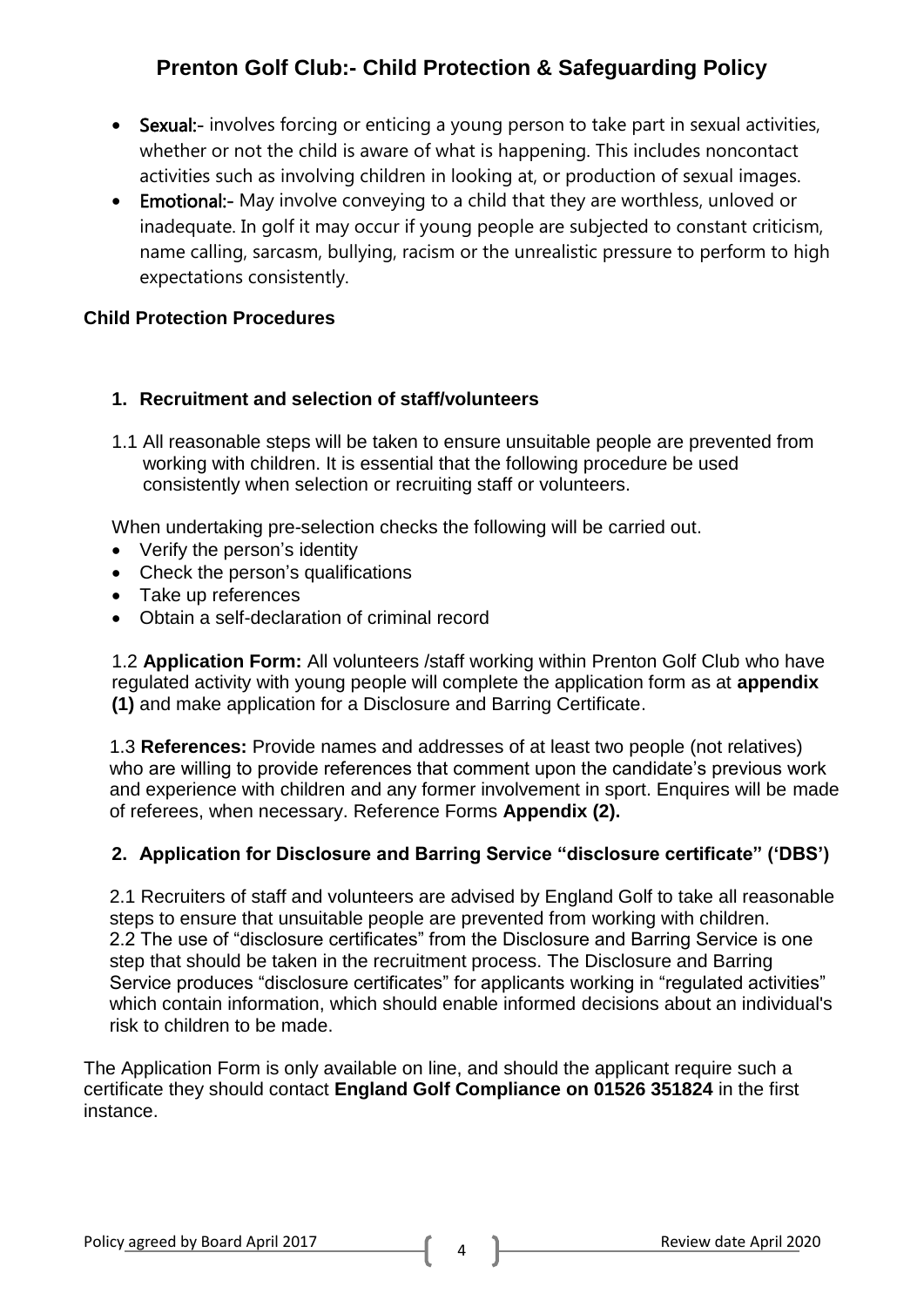"Regulated activity" includes teaching, training, instructing, caring for or supervising children or driving a vehicle only for children where that activity is done unsupervised and on a regular basis.

"Regular" means once a week or more, or on 4 or more days in a 30 day period or any overnight period.

 2.3 Any person performing the role of Junior Organiser, Coach, or any other person specified by the Board of Directors will be required to obtain a **DBS check.**

### **3. Responding to Complaints, Concerns and Allegations**

3.1 It is not the responsibility of anyone working for Prenton Golf Club, to investigate or decide whether or not child abuse is taking place. However, there is a responsibility to protect children in order that the appropriate agencies can then make enquiries and take any necessary action to protect the child. **All information received and discussed must be treated as confidential and only shared with those who are able to manage and resolve the situation.**

3.2 If a member, parent, member of staff or volunteers has a concern about the welfare of a child, or the conduct of an adult, these concerns should be brought to the notice of the General Manager and/or Welfare Officer, even if the person concerned does not consider the concern to require immediate attention.

3.3 Adults in golf have a duty of care to respond to inappropriate behaviour, abuse or bullying.

3.4 The Child Social Care Department has a statutory duty under The Children Act 1989 to ensure the welfare of the child. When a child protection referral is made, their staff have a legal responsibility to investigate.

3.5 Making a Detailed Record Information should include:

- a) The nature of the allegation
- b) A description of any visible bruising or other injuries

c) The child's account, if it can be given, of what happened and how the bruising or other injuries occurred.

- d) Any times, dates or other relevant information
- e) A clear distinction between what is fact, opinion or hearsay.
- f) Complete a report form as at **(Appendix 3)**

See Flow Chart 1 (What to do when a concern is raised regarding alleged abuse outside golf) (**Appendix 4)**

3.6 Confidentiality should be maintained in respect of all issues and people involved in concerns about the welfare of a child or bad practice within the Club.

3.7 It is important that the rights of both the child and the person about whom the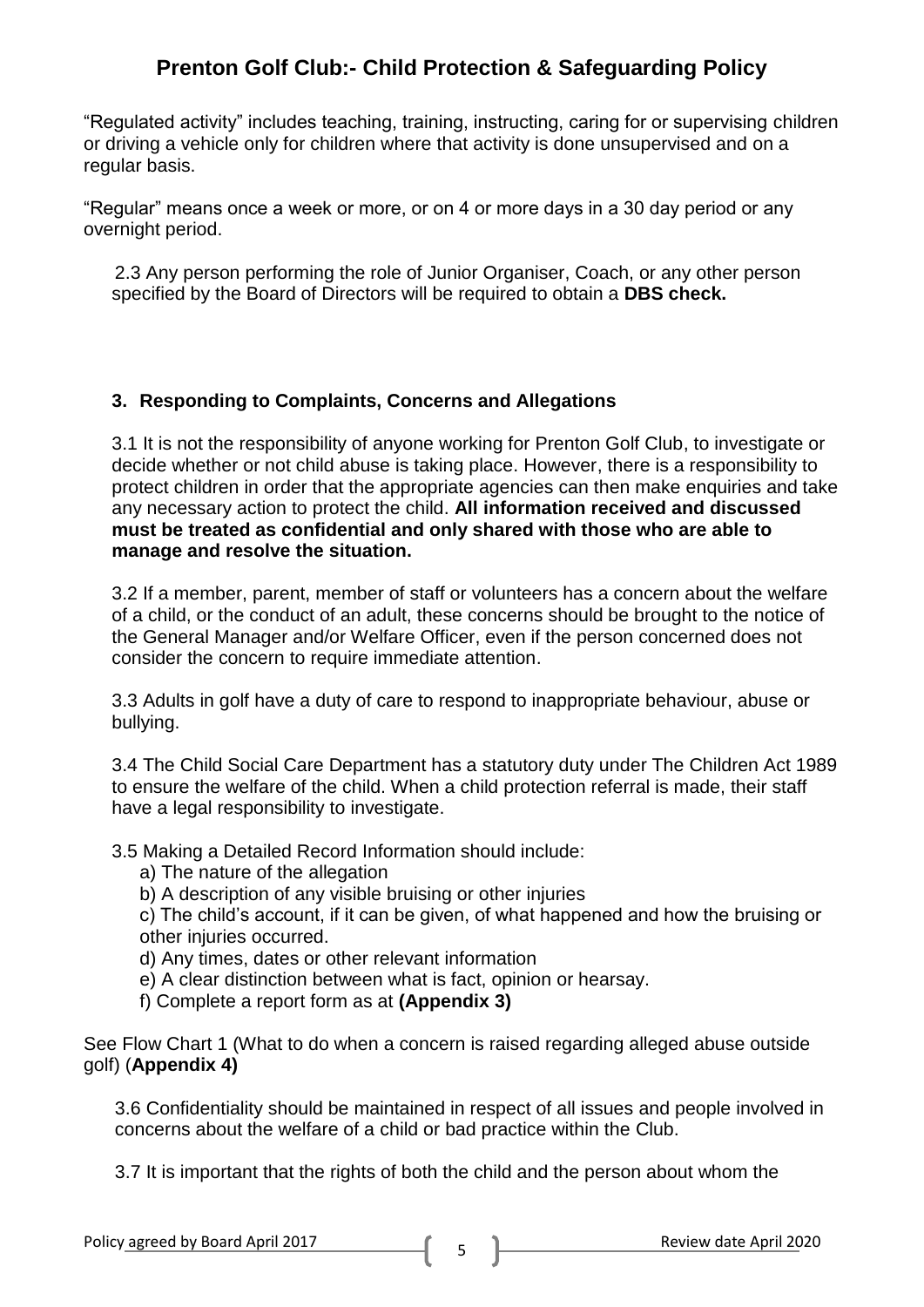complaint has been made are protected.

3.8 Referring Allegations

a) If following consideration the allegation is clearly about poor practice the person in charge (Prenton Golf General Manager) will deal with this as a misconduct issue.

b) Any suspicion that a child has been abused either by a member of staff or a volunteer, will be reported to the Club Chairman via the General Manager.

c) The General Manager will refer the allegation to the Child Social Care Department or the Police.

d) The parents or carers of the child will be contacted as soon as possible following advice from Social Services Department.

e) In all instances, the General Manager will also notify the England Golf nominated Compliance Officer.

g) **Every effort should be made to ensure that confidentiality is maintained for all concerned**.

### *Refer to flow charts 1 & 2 for the referral process. (Appendix 4 & 5)*

Telephone Numbers: -

Prenton Golf Club General Manager:- Richard Kilshaw 0151 609 3426 Welfare Officer:- Maggie Watson 0151 342 2862 NSPCC Helpline:- 0808 800 5000 The E.G. Compliance Officer:- 01526 351824

## **4 Dealing with Allegations**

#### **Reporting Concerns.**

- 4.1Any concerns or complaints raised against a member/individual of the golf club must be reported to The General Manager immediately.
- 4.2All concerns will be dealt with in the strictest of confidence.
- 4.3Such complaints will be dealt with without delay and the complaint will be dealt with under Prenton Golf Club's rules, section 15 (Conduct of Members) or staffing statutory disciplinary procedures.
- 4.4The complaint will be referred to a sub-committee comprising of, a member of the Management Board and a Trustee of Prenton Golf Club.
- 4.5The sub-committee will report to the Management Board who shall have the power to warn, reprimand, disbar from office, suspend membership or expel the person concerned.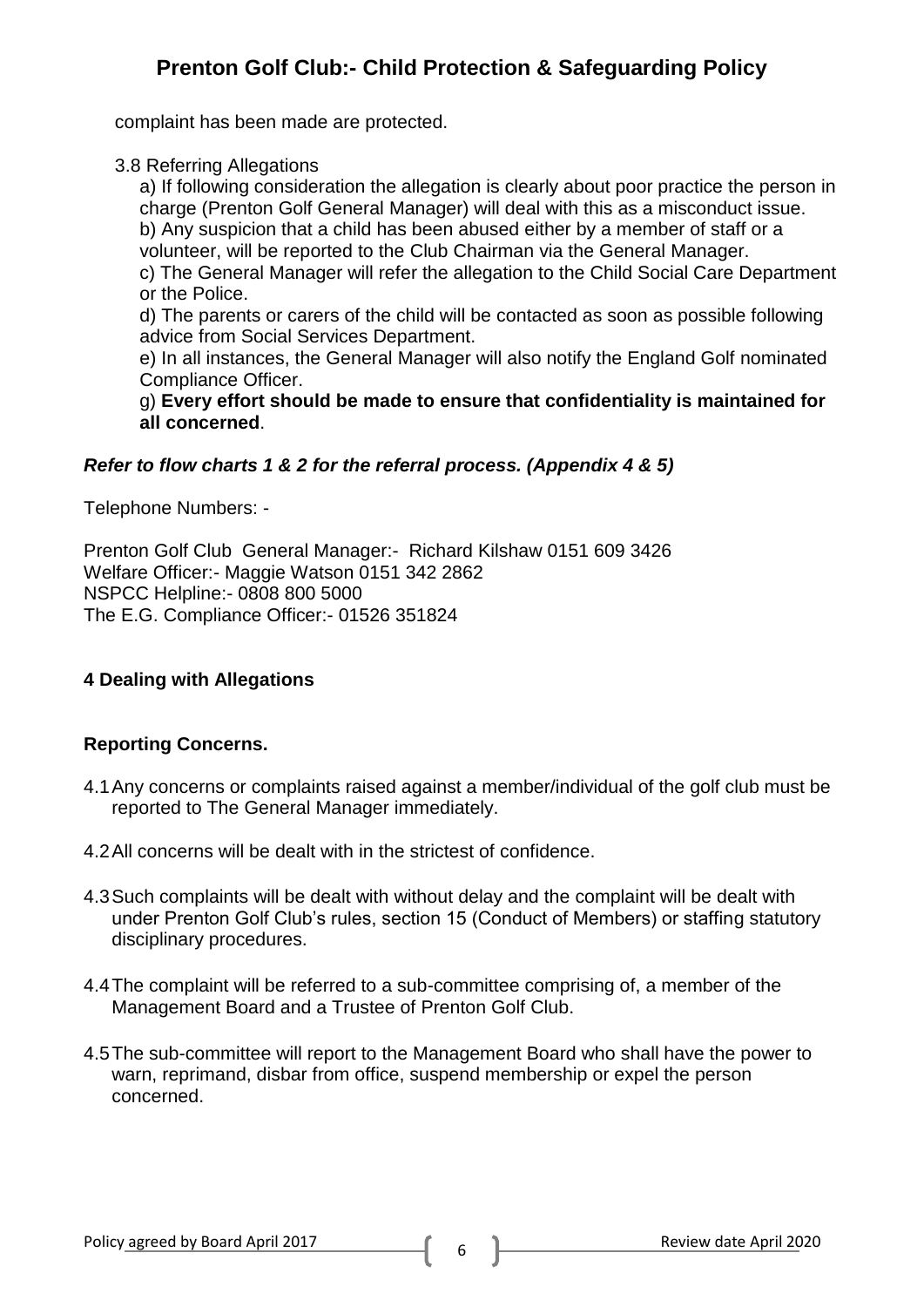4.6If the General Manager has any concerns about suspicious behaviour towards children and young people to the Child Exploitation and Online Protection Centre ('CEOP'), and England Golf Compliance Officer.

### **5. Welfare and Good Practice Guidelines**

#### 5.1 **Behaviour of Adults and Children**

a) Adults who work with children are placed in a position of trust in relation to children, and therefore it is important they behave appropriately and provide a strong role model for children, both to protect children and those working with children from false allegations of poor practice.

b) Prenton Golf Club requires all officials and volunteers working with children to adhere to the standards set out in the **Code of Conduct.** Similarly children are expected to follow their own **Code of Conduct** to ensure the enjoyment of all participants and assist the Club in ensuring their welfare is safeguarded **(Appendix 6 & 7).**

c) Parents should also work together with the Club to ensure that the safety of all children is safeguarded. Guidance for parents is provided to assist them identifying the responsibilities of the Club in relation to the child, and how they can best assist. **(Appendix 8)**

#### 5.2 **Bullying**

Prevention of bullying is a key priority at Prenton Golf Club. There is a clear commitment from the Board of Directors to ensure any bullying is swiftly dealt with and eradicated with the following procedures in place.

- **Contacts**: Juniors to be encouraged to confide in the Junior Organiser, General Manager, volunteers and older and more responsible juniors.
- **Recording**: Every reported instance must be recorded. A detailed record at the time of the disclosure or concern will help to ensure all relevant details can be reported **(Appendix 3)**
- **Responding to the allegation:** The response to any such allegation will be detailed in section 4

#### 5.2 **Physical Contact**

Physical contact with children by coaches or volunteers should always be intended to meet the needs of the child and the sport, not the adult. That is, to develop golf technique, to protect the child from injury, to provide first aid or treat an injury. It should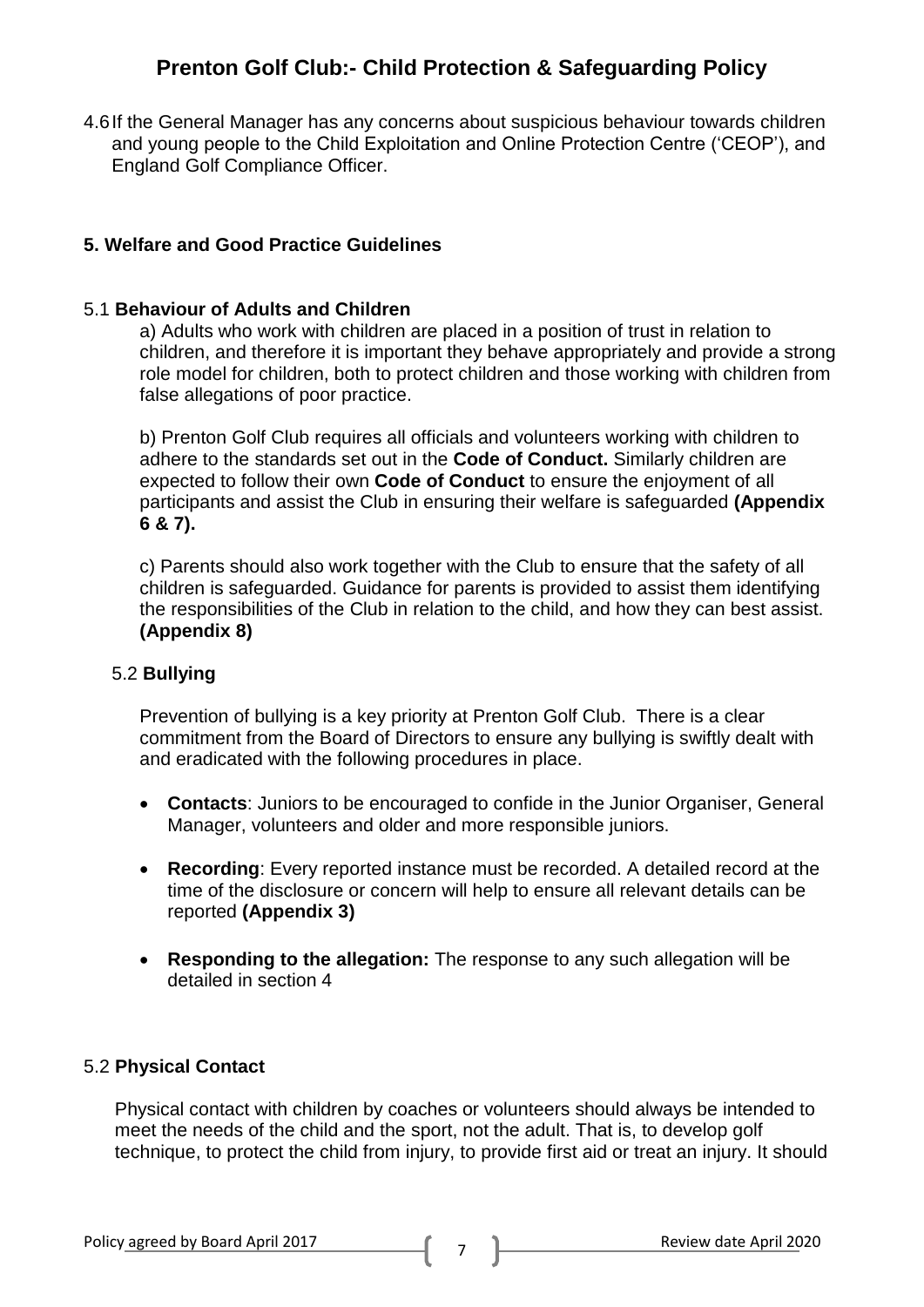always take place in an open environment, and should not as a general principal, be made gratuitously or unnecessarily.

### 5.3 **Events, Trips & Transportation.**

The Club recognises the immense value young people gain from the many external club fixtures and events that take place. However the following procedures must take place in order to ensure our young people's safety and to support our safeguarding policy.

- 1. Prenton Golf Club General Manager to be informed of every off site event (hard copy or on line form available appendix 9) giving details of:
	- Lead adult name
	- Date, departure & ETA times
	- Venue
	- List of children taking part
	- List of adult volunteers
	- Transport details
- 2. On registration and at the Annual Junior AGM parents will be asked to complete a Parental Consent Form for each child giving details of emergency contact numbers and medical details. **It is the parent's responsibility to ensure details are updated should medical circumstance/ contact numbers change throughout the year. Appendix 10**

Parental Consent Forms completed for each junior member will be kept on file in the office. Copies for each participant will be taken on the trip by the lead adult.

3. Where ever possible the Club will ensure at least one adult supervisor to be trained in emergency first aid.

#### **Transporting Children**

The policy of Prenton Golf Club for transporting junior members to events is that wherever possible parents should ideally make their own arrangements for transport, whether they're driving just their own children or carpooling.

However it is recognised that this is not always possible.

Volunteers of the Club are advised by England Golf Safeguarding not to transport single junior members in their cars in order to comply with Child Protection best practice. The following principles help form our policy.

4. Parents unable to arrange transport to an event must contact the lead adult for the event.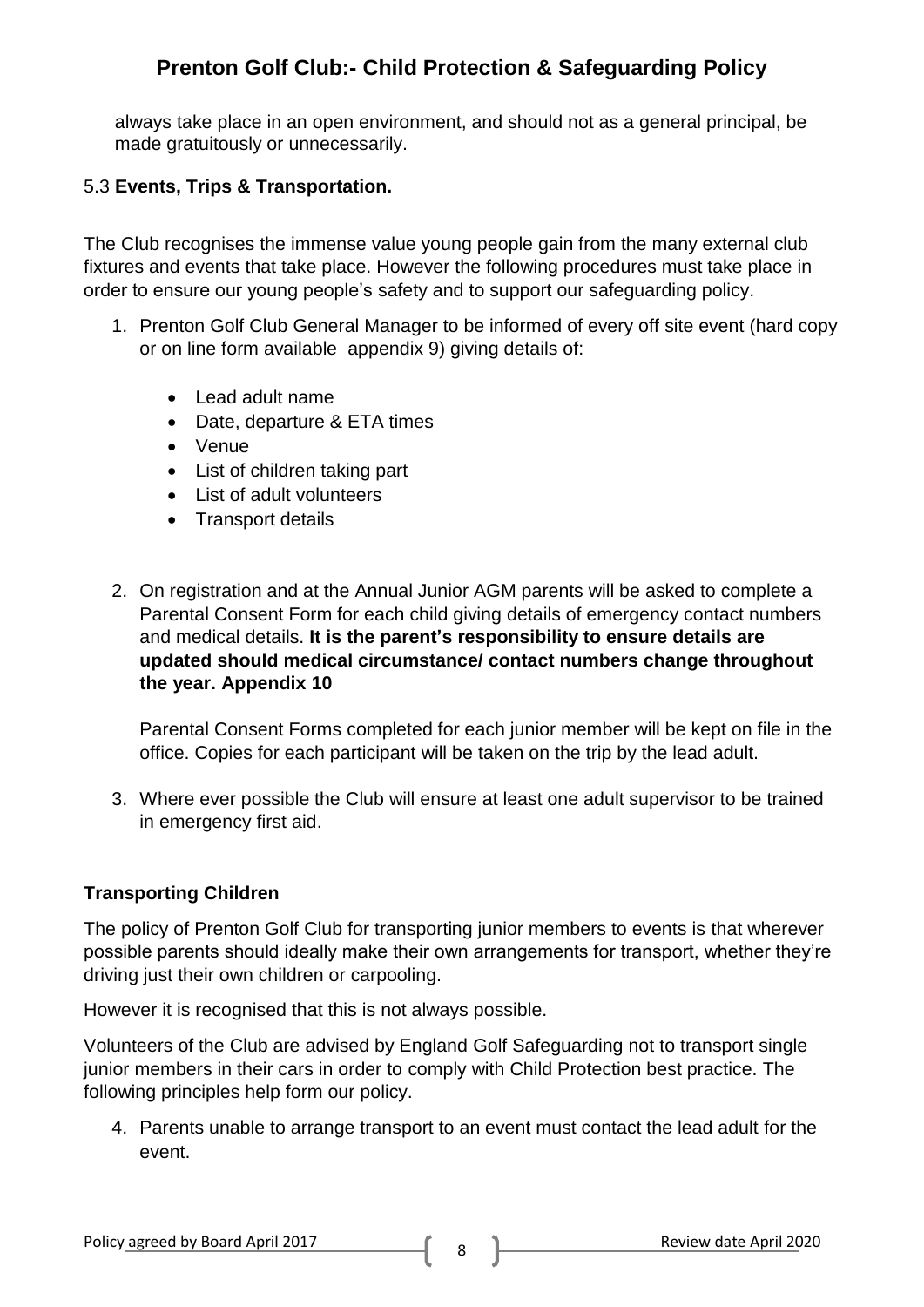- 5. If volunteers are required to transport juniors, the meeting point and drop off point will be the club house. This is to avoid situations where a volunteer is placed in the situation of having one child in their car.
- 6. Parents must provide written consent for children to be transported by Club representatives.
- 7. Parents should be aware of times for return and collection from the club house.
- 8. All parties should have relevant emergency contact numbers.
- 9. Children should wear seat belts. By law they should have a booster seat if they are less than 135 cm tall.
- 10.Adults who are driving must be suitable. Volunteers within the Club must be DBS checked. It is the driver's responsibility to check they have suitable insurance, this may necessitate them contacting their insurance company to check they are covered for these circumstances.
- 11.In an emergency situation if a driver must transport an individual child, they should sit in the rear of the vehicle.

### **Most events take place within the Wirral area, when events are further afield or involve large numbers of young people, hiring transport will be considered.**

# 5.4 **Photography/Videoing**:

Photos of young people enjoying golf can be great promotional tools. But when personal information is added to photographs, these images can be used to identify children and put their safety and privacy at risk. Parents and children have the right to decide whether images will be taken and how they will be used

- Parents must give written permission for their child's image to be taken and used within the promotion of Prenton Golf Club appendix 11
- Prenton Golf Club must ensure images reflect the positive aspects of children's enjoyment, fun, competition and special achievements in golf.

*Use of Video as a Teaching Aid* There is no intention to prevent Club Professionals or Assistant Professionals using video equipment as a legitimate coaching aid. However, the parents of junior members must provide written consent for the use of video and photographic analysis. (Appendix 11)

Young members of our Club are asked to respect the above principles when participating in the "Selfie" and posting images on social media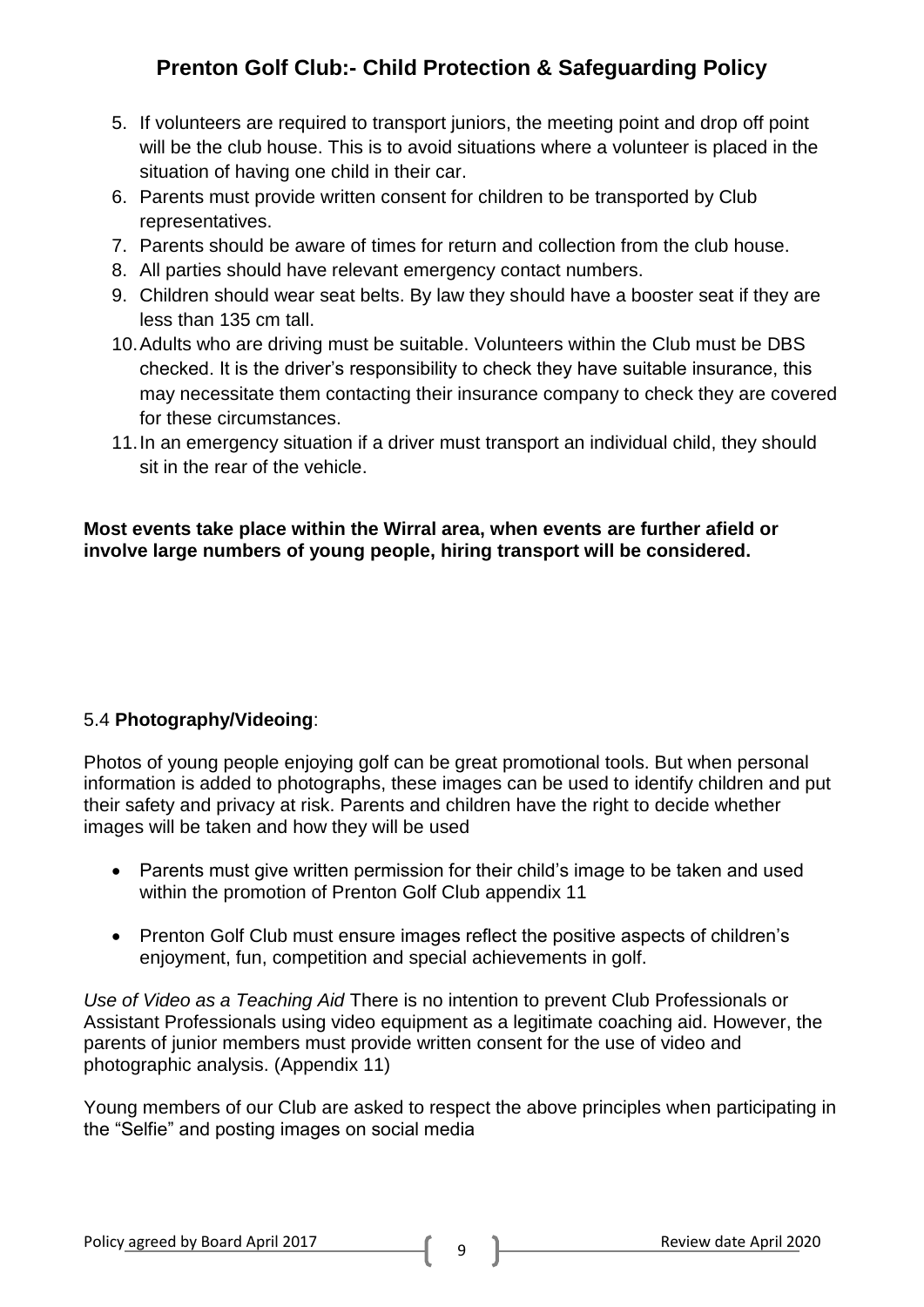#### 5.5 **Changing Rooms**

One of the areas children are most vulnerable is the locker/changing/shower room. To avoid possible misunderstandings and embarrassing situations, members and visitors need to exercise care when in the changing room at the at all times.

#### 5.6 **Inclement Weather**

In the event of lightning being in the area it is **VERY IMPORTANT** that junior members immediately leave the course and return to the clubhouse.

### 5.7 **Parents' Responsibilities**

The safety and welfare of juniors in our care is paramount, and it is therefore important we are aware of any illness, medical condition and other relevant health details so that their best interests are addressed.

A Junior Player Profile Form **(Appendix 10)** will be completed annually by parents in respect of each junior member.

The information provided will be confidential and accessible to Prenton Golf Club officials only i.e. General Manager, Junior Organisers and Golf Professional .

#### **6 Social Media**

#### 6.1 **Background.**

The Internet, mobile phones, social networking and other interactive technologies such as Facebook, Twitter and Whats App are increasingly used as a communication tool. These sites permit users to chat on line, post pictures, send messages, write blogs and so on.

With all emerging technologies there is a potential for misuse. Potential risks include cyberbullying, which must not be tolerated, inappropriate language, threatening, offensive, or upsetting material. Prenton Golf Club will encourage children to behave responsibly on line.

Advice for children on text and e-mailing guidelines is available at [www.nspcc.org.uk/inform/cpsu/resources/briefings/text](http://www.nspcc.org.uk/inform/cpsu/resources/briefings/text)

Parents and Carers are advised to take time to read this information